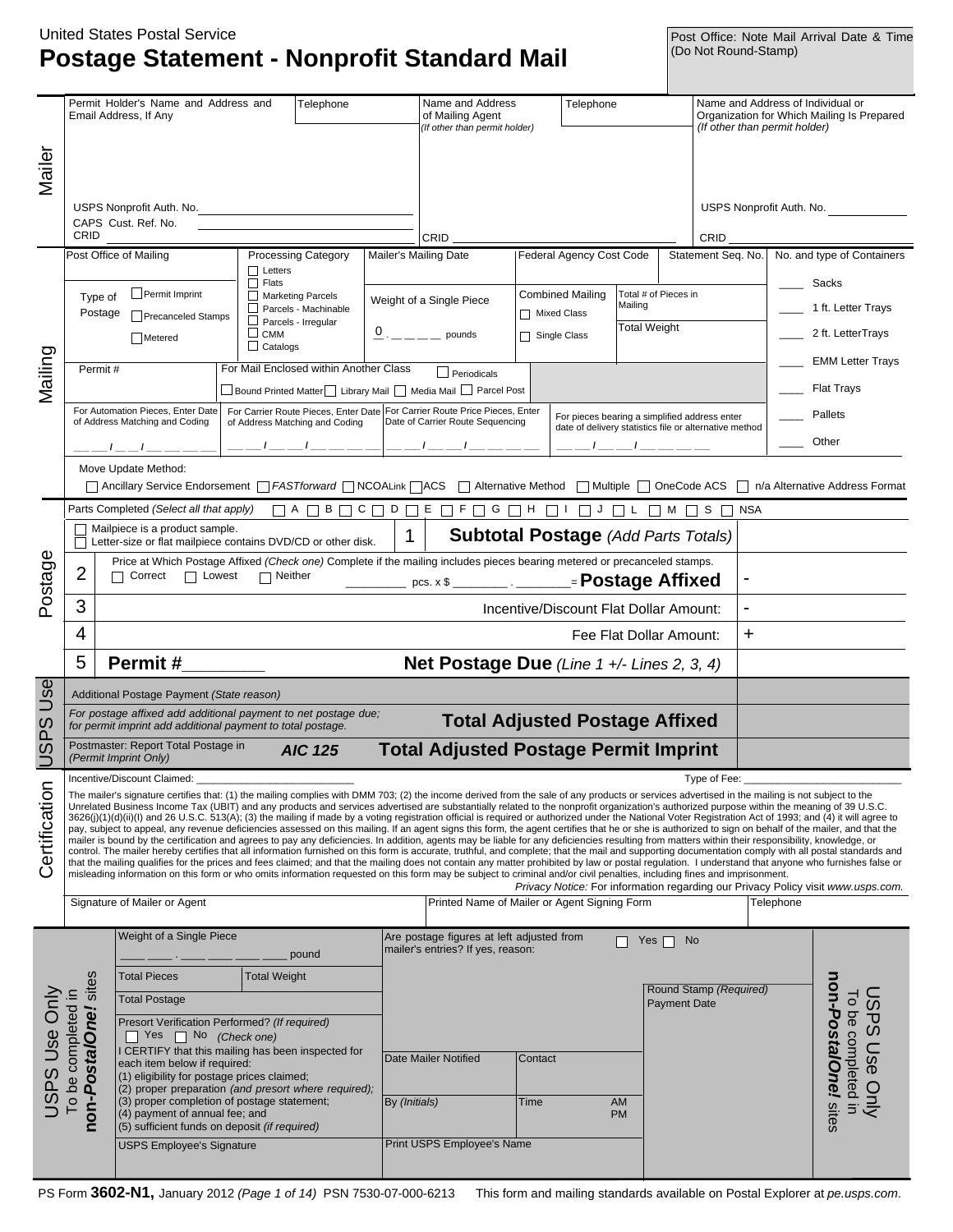Part A **Automation Letters** *Check box at left if prices are populated in this section.*

#### **Letters** *3.3 oz. (0.2063 lbs.) or less*

|                | Entry       | <b>Price Category</b> | Price   | No. of Pieces | Subtotal<br>Postage | Discount Total | Fee Total | <b>Total Postage</b> |
|----------------|-------------|-----------------------|---------|---------------|---------------------|----------------|-----------|----------------------|
| A <sub>1</sub> | None        | 5-Digit               | \$0.130 |               |                     |                |           |                      |
| A2             | None        | 3-Digit               | 0.148   |               |                     |                |           |                      |
| A3             | None        | AADC                  | 0.150   |               |                     |                |           |                      |
| A <sub>4</sub> | None        | Mixed AADC            | 0.166   |               |                     |                |           |                      |
| A <sub>5</sub> | <b>DNDC</b> | 5-Digit               | 0.097   |               |                     |                |           |                      |
| A <sub>6</sub> | <b>DNDC</b> | 3-Digit               | 0.115   |               |                     |                |           |                      |
| A7             | <b>DNDC</b> | AADC                  | 0.117   |               |                     |                |           |                      |
| A8             | <b>DNDC</b> | Mixed AADC            | 0.133   |               |                     |                |           |                      |
| A9             | <b>DSCF</b> | 5-Digit               | 0.087   |               |                     |                |           |                      |
| A10            | <b>DSCF</b> | 3-Digit               | 0.105   |               |                     |                |           |                      |
| A11            | <b>DSCF</b> | AADC                  | 0.107   |               |                     |                |           |                      |

**Letters** *Over 3.3 oz. up to 3.5 oz.*

|     | Entry       | Price<br>Category | Piece<br>Price | Or<br>Amount<br>Affixed | No. of<br>Pieces | Pieces<br>Subtotal | Pound<br>Price | Pounds | Pounds<br>Subtotal | Subtotal<br>Postage | Total | Discount Fee Total | Total<br>Postage |
|-----|-------------|-------------------|----------------|-------------------------|------------------|--------------------|----------------|--------|--------------------|---------------------|-------|--------------------|------------------|
| A12 | None        | 5-Digit           | $$-0.002$      |                         |                  |                    | \$0.639        |        |                    |                     |       |                    |                  |
| A13 | None        | 3-Digit           | 0.016          |                         |                  |                    | 0.639          |        |                    |                     |       |                    |                  |
| A14 | None        | <b>AADC</b>       | 0.018          |                         |                  |                    | 0.639          |        |                    |                     |       |                    |                  |
| A15 | None        | Mixed<br>AADC     | 0.034          |                         |                  |                    | 0.639          |        |                    |                     |       |                    |                  |
| A16 | <b>DNDC</b> | 5-Digit           | $-0.002$       |                         |                  |                    | 0.478          |        |                    |                     |       |                    |                  |
| A17 | <b>DNDC</b> | 3-Digit           | 0.016          |                         |                  |                    | 0.478          |        |                    |                     |       |                    |                  |
| A18 | <b>DNDC</b> | AADC              | 0.018          |                         |                  |                    | 0.478          |        |                    |                     |       |                    |                  |
| A19 | <b>DNDC</b> | Mixed<br>AADC     | 0.034          |                         |                  |                    | 0.478          |        |                    |                     |       |                    |                  |
| A20 | <b>DSCF</b> | 5-Digit           | $-0.002$       |                         |                  |                    | 0.430          |        |                    |                     |       |                    |                  |
| A21 | <b>DSCF</b> | 3-Digit           | 0.016          |                         |                  |                    | 0.430          |        |                    |                     |       |                    |                  |
| A22 | <b>DSCF</b> | AADC              | 0.018          |                         |                  |                    | 0.430          |        |                    |                     |       |                    |                  |

*For affixed postage mailings as described in DMM 243, compute and enter the price for each piece in the Amount Affixed column, multiply by No. of Pieces and total in the Total column.* 

A23 Standard Mail Automation Letters Subtotal *(Add lines A1-A22)*

#### **Full Service Intelligent Mail Option**

A24 **Letters - Number of Pieces that Comply\_\_\_\_\_\_\_\_\_ x \$0.001** =

**Part A Total** *(Line A23 minus A24)*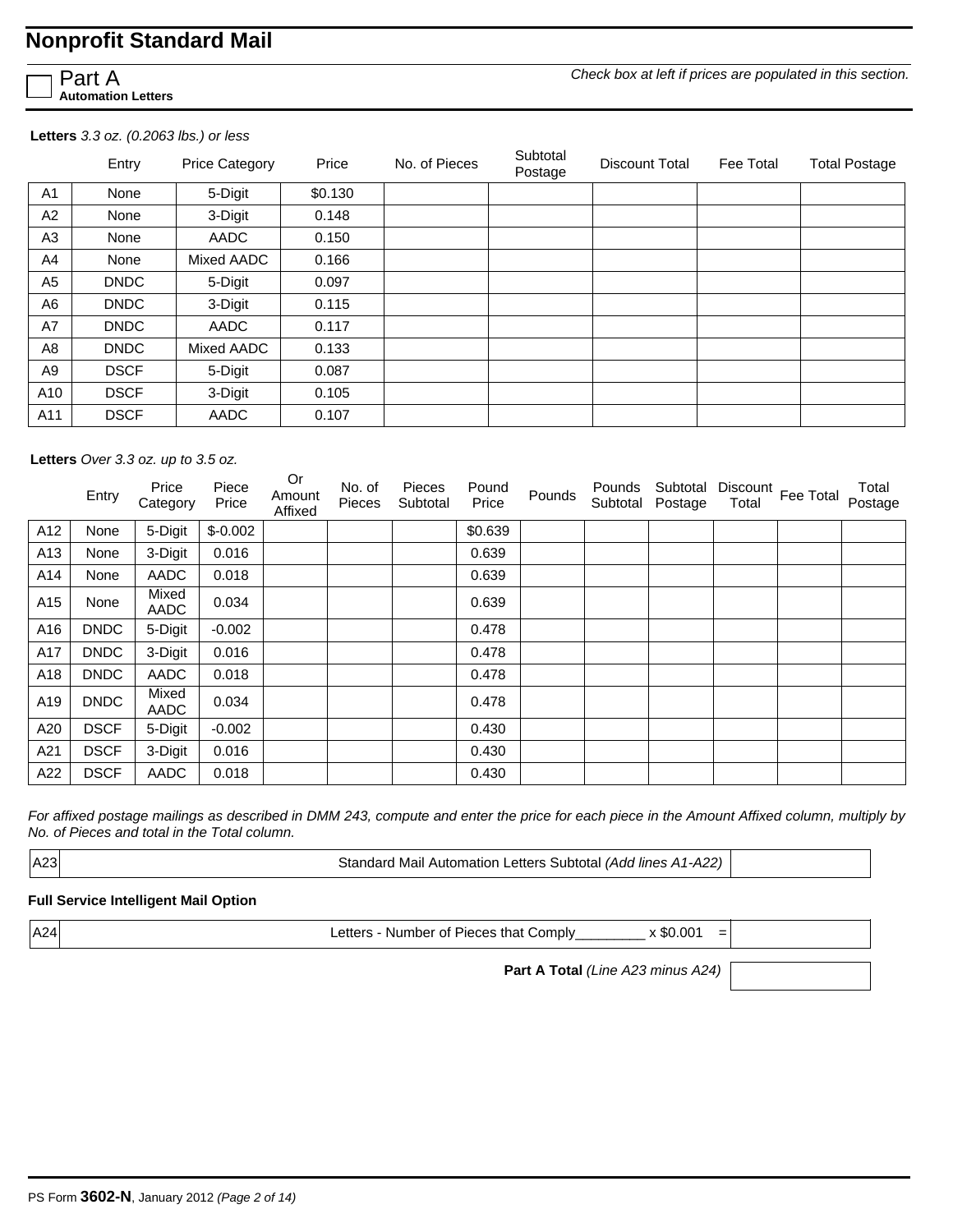*Check box at left if prices are populated in this section.*

Part B **Nonautomation Letters**

**Machinable Letters** *3.3 oz. (0.2063 lbs.) or less* 

|                | Entry       | <b>Price Category</b> | Price   | No. of Pieces | Subtotal<br>Postage | Discount Total | Fee Total | <b>Total Postage</b> |
|----------------|-------------|-----------------------|---------|---------------|---------------------|----------------|-----------|----------------------|
| <b>B1</b>      | None        | AADC                  | \$0.156 |               |                     |                |           |                      |
| <b>B2</b>      | None        | Mixed AADC            | 0.172   |               |                     |                |           |                      |
| B <sub>3</sub> | <b>DNDC</b> | AADC                  | 0.123   |               |                     |                |           |                      |
| <b>B4</b>      | <b>DNDC</b> | Mixed AADC            | 0.139   |               |                     |                |           |                      |
| <b>B5</b>      | <b>DSCF</b> | AADC                  | 0.113   |               |                     |                |           |                      |

#### **Nonmachinable Letters** *3.3 oz. (0.2063 lbs.) or less*

|                | Entry       | <b>Price Category</b> | Price   | No. of Pieces | Subtotal<br>Postage | Discount Total | Fee Total | <b>Total Postage</b> |
|----------------|-------------|-----------------------|---------|---------------|---------------------|----------------|-----------|----------------------|
| B <sub>6</sub> | None        | 5-Digit               | \$0.280 |               |                     |                |           |                      |
| B7             | None        | 3-Digit               | 0.373   |               |                     |                |           |                      |
| B <sub>8</sub> | None        | ADC                   | 0.412   |               |                     |                |           |                      |
| B <sub>9</sub> | None        | Mixed ADC             | 0.509   |               |                     |                |           |                      |
| <b>B10</b>     | <b>DNDC</b> | 5-Digit               | 0.247   |               |                     |                |           |                      |
| <b>B11</b>     | <b>DNDC</b> | 3-Digit               | 0.340   |               |                     |                |           |                      |
| <b>B12</b>     | <b>DNDC</b> | ADC                   | 0.379   |               |                     |                |           |                      |
| <b>B13</b>     | <b>DNDC</b> | Mixed ADC             | 0.476   |               |                     |                |           |                      |
| <b>B14</b>     | <b>DSCF</b> | 5-Digit               | 0.237   |               |                     |                |           |                      |
| <b>B15</b>     | <b>DSCF</b> | 3-Digit               | 0.330   |               |                     |                |           |                      |
| <b>B16</b>     | <b>DSCF</b> | <b>ADC</b>            | 0.369   |               |                     |                |           |                      |

#### **Nonmachinable Letters** *Over 3.3 oz. but less than 16 oz.*

| Entry       | Price<br>Category   | Piece<br>Price | <b>Or</b><br>Amount<br>Affixed | No. of<br>Pieces | Pieces<br>Subtotal | Pound<br>Price | Pounds | Pounds | Subtotal | Total            | Total<br>Postage   |
|-------------|---------------------|----------------|--------------------------------|------------------|--------------------|----------------|--------|--------|----------|------------------|--------------------|
| None        | 5-Digit             | \$0.119        |                                |                  |                    | \$0.639        |        |        |          |                  |                    |
| None        | 3-Digit             | 0.200          |                                |                  |                    | 0.639          |        |        |          |                  |                    |
| None        | <b>ADC</b>          | 0.248          |                                |                  |                    | 0.639          |        |        |          |                  |                    |
| None        | Mixed<br><b>ADC</b> | 0.281          |                                |                  |                    | 0.639          |        |        |          |                  |                    |
| <b>DNDC</b> | 5-Digit             | 0.119          |                                |                  |                    | 0.478          |        |        |          |                  |                    |
| <b>DNDC</b> | 3-Digit             | 0.200          |                                |                  |                    | 0.478          |        |        |          |                  |                    |
| <b>DNDC</b> | <b>ADC</b>          | 0.248          |                                |                  |                    | 0.478          |        |        |          |                  |                    |
| <b>DNDC</b> | Mixed<br><b>ADC</b> | 0.281          |                                |                  |                    | 0.478          |        |        |          |                  |                    |
| <b>DSCF</b> | 5-Digit             | 0.119          |                                |                  |                    | 0.430          |        |        |          |                  |                    |
| <b>DSCF</b> | 3-Digit             | 0.200          |                                |                  |                    | 0.430          |        |        |          |                  |                    |
| <b>DSCF</b> | <b>ADC</b>          | 0.248          |                                |                  |                    | 0.430          |        |        |          |                  |                    |
|             |                     |                |                                |                  |                    |                |        |        |          | Subtotal Postage | Discount Fee Total |

*For affixed postage mailings as described in DMM 243, compute and enter the price for each piece in the Amount Affixed column, multiply by No. of Pieces and total in the Total column.* 

**Part B Total** *(Add lines B1-B27)*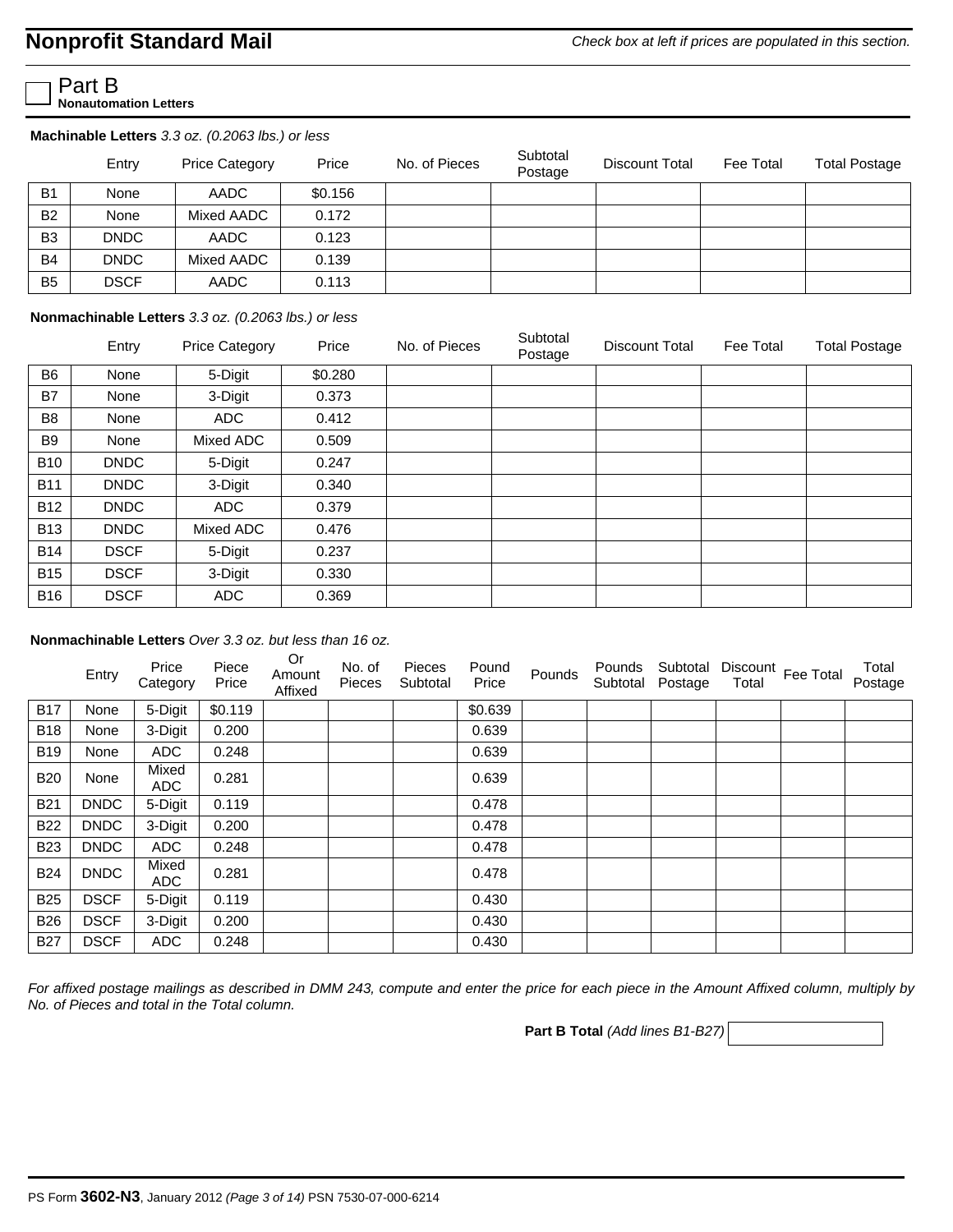Part C **Carrier Route Letters** *Check box at left if prices are populated in this section.*

#### **(Automation) Letters** *3.3 oz. (0.2063 lbs.) or less*

|                | Entry       | <b>Price Category</b> | Price   | No. of Pieces | Subtotal<br>Postage | Discount Total | Fee Total | <b>Total Postage</b> |
|----------------|-------------|-----------------------|---------|---------------|---------------------|----------------|-----------|----------------------|
| C <sub>1</sub> | None        | Saturation            | \$0.111 |               |                     |                |           |                      |
| C <sub>2</sub> | None        | <b>High Density</b>   | 0.125   |               |                     |                |           |                      |
| C <sub>3</sub> | None        | Basic                 | 0.194   |               |                     |                |           |                      |
| C4             | <b>DNDC</b> | Saturation            | 0.078   |               |                     |                |           |                      |
| C <sub>5</sub> | <b>DNDC</b> | <b>High Density</b>   | 0.092   |               |                     |                |           |                      |
| C <sub>6</sub> | <b>DNDC</b> | Basic                 | 0.161   |               |                     |                |           |                      |
| C7             | <b>DSCF</b> | Saturation            | 0.068   |               |                     |                |           |                      |
| C8             | <b>DSCF</b> | <b>High Density</b>   | 0.082   |               |                     |                |           |                      |
| C <sub>9</sub> | <b>DSCF</b> | Basic                 | 0.151   |               |                     |                |           |                      |

#### **(Automation) Letters with Simplified Addressing** *3.3 oz. (0.2063 lbs.) or less*

|                 | Entry       | Price   | No. of Pieces | Subtotal Postage | Discount Total | Fee Total | <b>Total Postage</b> |
|-----------------|-------------|---------|---------------|------------------|----------------|-----------|----------------------|
| C <sub>10</sub> | None        | \$0.111 |               |                  |                |           |                      |
| C <sub>11</sub> | <b>DNDC</b> | 0.078   |               |                  |                |           |                      |
| C <sub>12</sub> | <b>DSCF</b> | 0.068   |               |                  |                |           |                      |

#### **Nonautomation Letters** *3.3 oz. (0.2063 lbs.) or less*

|                 | Entry       | <b>Price Category</b> | Price   | No. of Pieces | Subtotal<br>Postage | Discount Total | Fee Total | <b>Total Postage</b> |
|-----------------|-------------|-----------------------|---------|---------------|---------------------|----------------|-----------|----------------------|
| C <sub>13</sub> | None        | Saturation            | \$0.122 |               |                     |                |           |                      |
| C14             | None        | <b>High Density</b>   | 0.149   |               |                     |                |           |                      |
| C <sub>15</sub> | None        | Basic                 | 0.194   |               |                     |                |           |                      |
| C16             | <b>DNDC</b> | Saturation            | 0.089   |               |                     |                |           |                      |
| C17             | <b>DNDC</b> | <b>High Density</b>   | 0.116   |               |                     |                |           |                      |
| C <sub>18</sub> | <b>DNDC</b> | Basic                 | 0.161   |               |                     |                |           |                      |
| C <sub>19</sub> | <b>DSCF</b> | Saturation            | 0.079   |               |                     |                |           |                      |
| C <sub>20</sub> | <b>DSCF</b> | <b>High Density</b>   | 0.106   |               |                     |                |           |                      |
| C <sub>21</sub> | <b>DSCF</b> | Basic                 | 0.151   |               |                     |                |           |                      |

#### **Nonautomation Letters with Simplified Addressing** *3.3 oz. (0.2063 lbs.) or less*

|                 | Entry       | Price   | No. of Pieces | Subtotal Postage | Discount Total | Fee Total | <b>Total Postage</b> |
|-----------------|-------------|---------|---------------|------------------|----------------|-----------|----------------------|
| C <sub>22</sub> | None        | \$0.111 |               |                  |                |           |                      |
| C <sub>23</sub> | <b>DNDC</b> | 0.078   |               |                  |                |           |                      |
| C <sub>24</sub> | <b>DSCF</b> | 0.068   |               |                  |                |           |                      |

*For affixed postage mailings as described in DMM 243, compute and enter the price for each piece in the Amount Affixed column, multiply by No. of Pieces and total in the Total column.*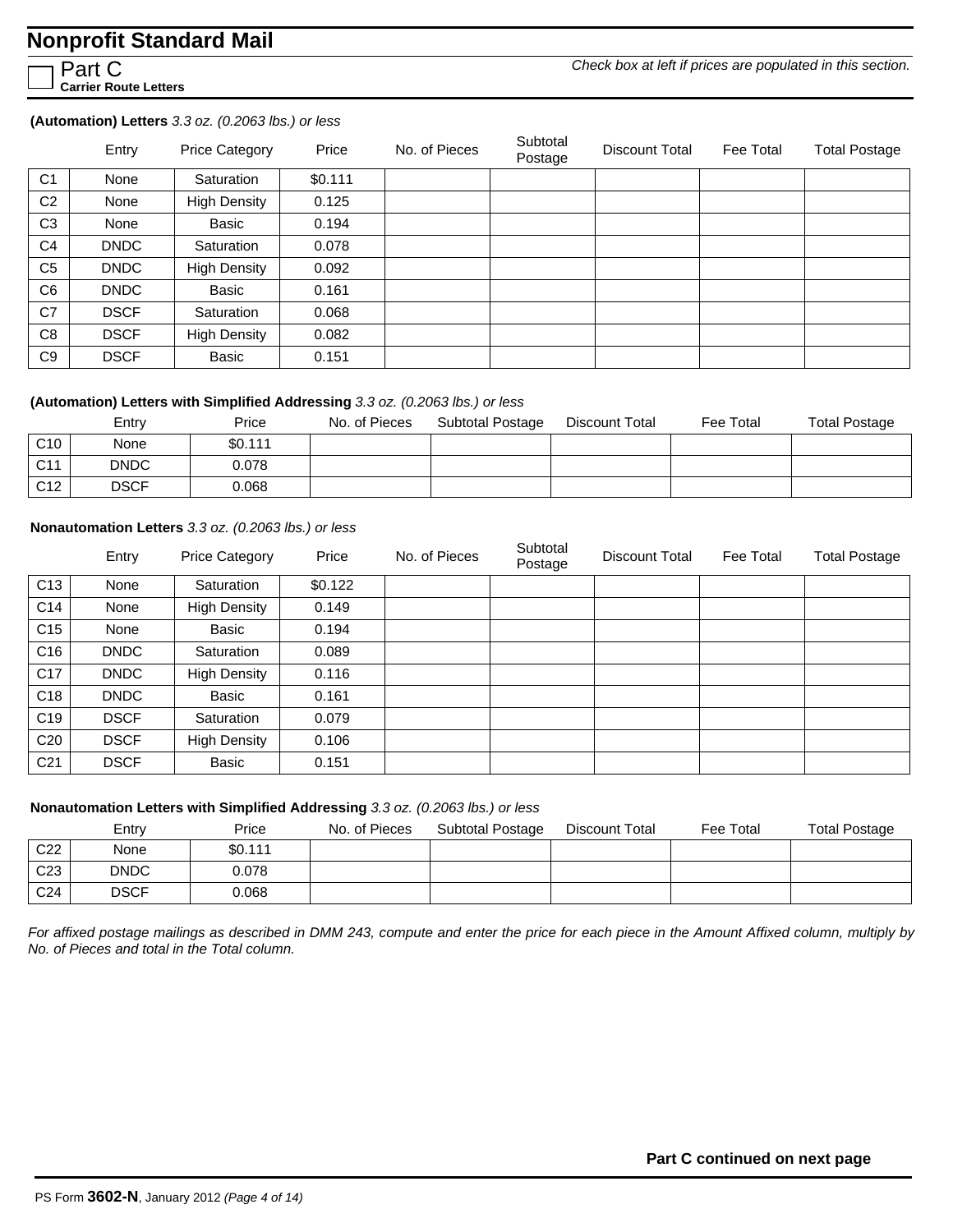

Part C - Continued **Carrier Route Letters**

*Check box at left if prices are populated in this section.*

**(Automation) Letters** *Over 3.3 oz. up to 3.5 oz.*

|                 | Entry       | Price<br>Category      | Piece<br>Price | Or<br>Amount<br>Affixed | No. of<br>Pieces | Pieces<br>Subtotal | Pound<br>Price | Pounds | Pounds<br>Subtotal | Subtotal<br>Postage | Total | Discount Total Fee | Total<br>Postage |
|-----------------|-------------|------------------------|----------------|-------------------------|------------------|--------------------|----------------|--------|--------------------|---------------------|-------|--------------------|------------------|
| C <sub>25</sub> | None        | Saturation             | \$0.020        |                         |                  |                    | \$0.439        |        |                    |                     |       |                    |                  |
| C <sub>26</sub> | None        | <b>High</b><br>Density | 0.034          |                         |                  |                    | 0.439          |        |                    |                     |       |                    |                  |
| C <sub>27</sub> | None        | Basic                  | 0.085          |                         |                  |                    | 0.530          |        |                    |                     |       |                    |                  |
| C <sub>28</sub> | <b>DNDC</b> | Saturation             | 0.020          |                         |                  |                    | 0.278          |        |                    |                     |       |                    |                  |
| C <sub>29</sub> | <b>DNDC</b> | <b>High</b><br>Density | 0.034          |                         |                  |                    | 0.278          |        |                    |                     |       |                    |                  |
| C <sub>30</sub> | <b>DNDC</b> | Basic                  | 0.085          |                         |                  |                    | 0.369          |        |                    |                     |       |                    |                  |
| C31             | <b>DSCF</b> | Saturation             | 0.020          |                         |                  |                    | 0.230          |        |                    |                     |       |                    |                  |
| C32             | <b>DSCF</b> | High<br>Density        | 0.034          |                         |                  |                    | 0.230          |        |                    |                     |       |                    |                  |
| C33             | <b>DSCF</b> | Basic                  | 0.085          |                         |                  |                    | 0.321          |        |                    |                     |       |                    |                  |

#### **(Automation) Letters with Simplified Addressing** *Over 3.3 oz. up to 3.5 oz.*

|                 | Entry       | Piece<br>Price | Or Amount<br>Affixed | No. of<br>Pieces | Pieces<br>Subtotal | Pound<br>Price | Pounds | Pounds<br>Subtotal | Subtotal<br>Postage | Discount<br>Total | Fee Total | Total<br>Postage |
|-----------------|-------------|----------------|----------------------|------------------|--------------------|----------------|--------|--------------------|---------------------|-------------------|-----------|------------------|
| C <sub>34</sub> | None        | \$0.020        |                      |                  |                    | \$0.439        |        |                    |                     |                   |           |                  |
| C <sub>35</sub> | <b>DNDC</b> | 0.020          |                      |                  |                    | 0.278          |        |                    |                     |                   |           |                  |
| C36             | <b>DSCF</b> | 0.020          |                      |                  |                    | 0.230          |        |                    |                     |                   |           |                  |

#### **Nonautomation Letters** *Over 3.3 oz. but less than 16 oz.*

|     | Entry       | Price<br>Category      | Piece<br>Price | Or<br>Amount<br>Affixed | No. of<br>Pieces | Pieces<br>Subtotal | Pound<br>Price | Pounds | Pounds<br>Subtotal | Subtotal<br>Postage | Total | Discount Total Fee | Total<br>Postage |
|-----|-------------|------------------------|----------------|-------------------------|------------------|--------------------|----------------|--------|--------------------|---------------------|-------|--------------------|------------------|
| C37 | None        | Saturation             | \$0.031        |                         |                  |                    | \$0.439        |        |                    |                     |       |                    |                  |
| C38 | None        | <b>High</b><br>Density | 0.058          |                         |                  |                    | 0.439          |        |                    |                     |       |                    |                  |
| C39 | None        | Basic                  | 0.085          |                         |                  |                    | 0.530          |        |                    |                     |       |                    |                  |
| C40 | <b>DNDC</b> | Saturation             | 0.031          |                         |                  |                    | 0.278          |        |                    |                     |       |                    |                  |
| C41 | <b>DNDC</b> | <b>High</b><br>Density | 0.058          |                         |                  |                    | 0.278          |        |                    |                     |       |                    |                  |
| C42 | <b>DNDC</b> | <b>Basic</b>           | 0.085          |                         |                  |                    | 0.369          |        |                    |                     |       |                    |                  |
| C43 | <b>DSCF</b> | Saturation             | 0.031          |                         |                  |                    | 0.230          |        |                    |                     |       |                    |                  |
| C44 | <b>DSCF</b> | <b>High</b><br>Density | 0.058          |                         |                  |                    | 0.230          |        |                    |                     |       |                    |                  |
| C45 | <b>DSCF</b> | <b>Basic</b>           | 0.085          |                         |                  |                    | 0.321          |        |                    |                     |       |                    |                  |

#### **Nonautomation Letters with Simplified Addressing** *Over 3.5 oz. but less than 16 oz.*

|     | Entry       | Piece<br>Price | Or Amount<br>Affixed | No. of<br>Pieces | <b>Pieces</b><br>Subtotal | Pound<br>Price | Pounds | Pounds<br>Subtotal | Subtotal<br>Postage | Discount<br>Total | Fee Total | Total<br>Postage |
|-----|-------------|----------------|----------------------|------------------|---------------------------|----------------|--------|--------------------|---------------------|-------------------|-----------|------------------|
| C46 | None        | \$0.031        |                      |                  |                           | \$0.439        |        |                    |                     |                   |           |                  |
| C47 | <b>DNDC</b> | 0.031          |                      |                  |                           | 0.278          |        |                    |                     |                   |           |                  |
| C48 | <b>DSCF</b> | 0.031          |                      |                  |                           | 0.230          |        |                    |                     |                   |           |                  |

*For affixed postage mailings as described in DMM 243, compute and enter the price for each piece in the Amount Affixed column, multiply by No. of Pieces and total in the Total column.* 

Standard Mail Carrier Route Letters Subtotal *(Add lines C1- C48)*

#### **Full Service Intelligent Mail Option**

 $|C49|$ 

| C50 | $.0001 =$<br>Letters - Number of Pieces that Comply_ |  |
|-----|------------------------------------------------------|--|
|-----|------------------------------------------------------|--|

**Part C Total** *(Line C49 minus C50)*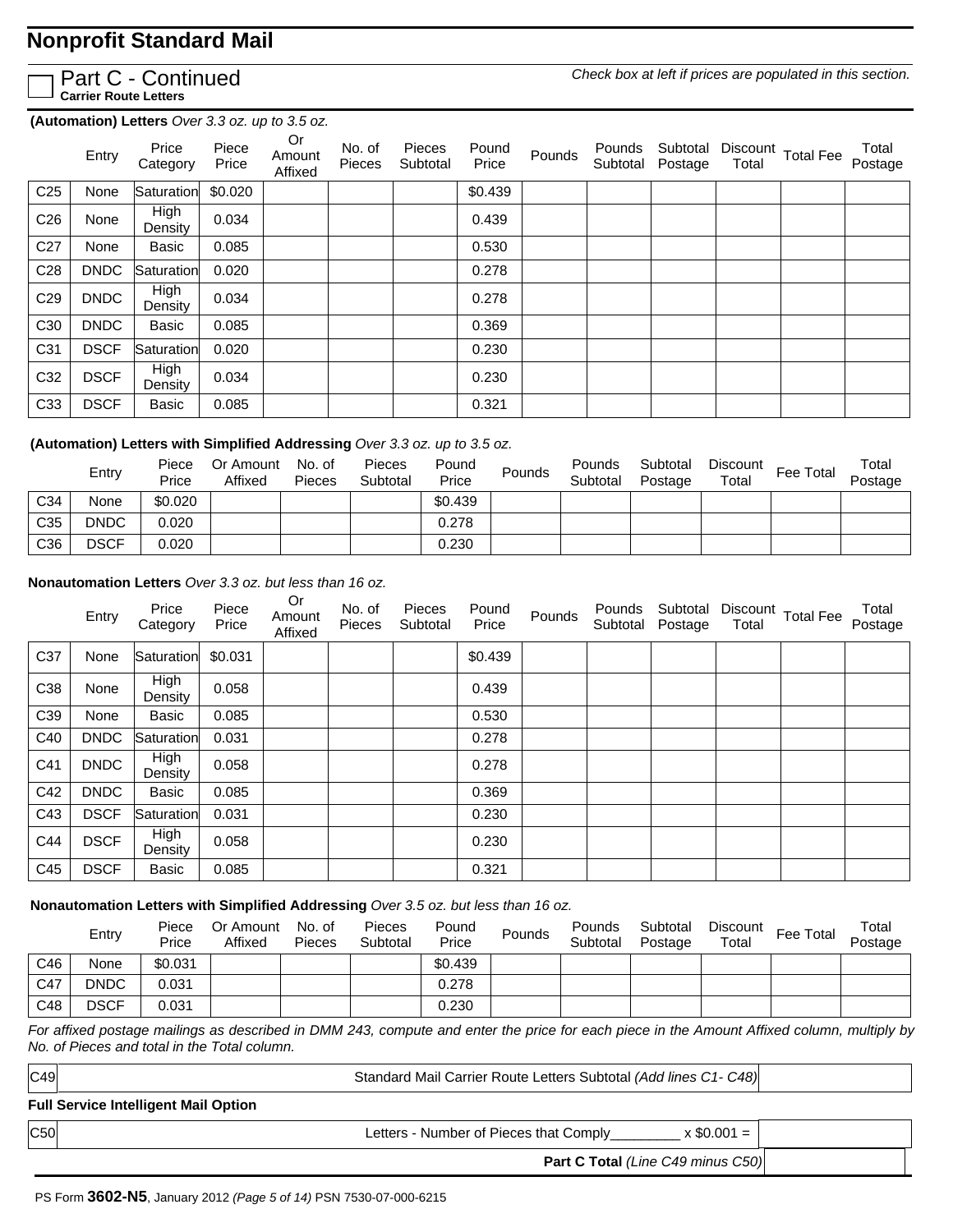Part D **Automation Flats**

**Flats** *3.3 oz. (0.2063 lbs.) or less* 

|                 | Entry       | Price      | Price   | No. of Pieces | Subtotal<br>Postage | Discount Total | Fee Total | <b>Total Postage</b> |
|-----------------|-------------|------------|---------|---------------|---------------------|----------------|-----------|----------------------|
| D <sub>1</sub>  | None        | 5-Digit    | \$0.214 |               |                     |                |           |                      |
| D <sub>2</sub>  | None        | 3-Digit    | 0.290   |               |                     |                |           |                      |
| D <sub>3</sub>  | None        | <b>ADC</b> | 0.346   |               |                     |                |           |                      |
| D <sub>4</sub>  | None        | Mixed ADC  | 0.356   |               |                     |                |           |                      |
| D <sub>5</sub>  | <b>DNDC</b> | 5-Digit    | 0.181   |               |                     |                |           |                      |
| D <sub>6</sub>  | <b>DNDC</b> | 3-Digit    | 0.257   |               |                     |                |           |                      |
| D7              | <b>DNDC</b> | <b>ADC</b> | 0.313   |               |                     |                |           |                      |
| D <sub>8</sub>  | <b>DNDC</b> | Mixed ADC  | 0.323   |               |                     |                |           |                      |
| D <sub>9</sub>  | <b>DSCF</b> | 5-Digit    | 0.171   |               |                     |                |           |                      |
| D <sub>10</sub> | <b>DSCF</b> | 3-Digit    | 0.247   |               |                     |                |           |                      |
| D <sub>11</sub> | <b>DSCF</b> | <b>ADC</b> | 0.303   |               |                     |                |           |                      |

**Flats** *Over 3.3 oz. but less than 16 oz.* 

|                 | Entry       | Price<br>Category   | Piece<br>Price | Or<br>Amount<br>Affixed | No. of<br>Pieces | Pieces<br>Subtotal | Pound<br>Price | Pounds | Pounds<br>Subtotal | Subtotal<br>Postage | Total | Discount Fee Total | Total<br>Postage |
|-----------------|-------------|---------------------|----------------|-------------------------|------------------|--------------------|----------------|--------|--------------------|---------------------|-------|--------------------|------------------|
| D <sub>12</sub> | None        | 5-Digit             | \$0.082        |                         |                  |                    | \$0.639        |        |                    |                     |       |                    |                  |
| D <sub>13</sub> | None        | 3-Digit             | 0.158          |                         |                  |                    | 0.639          |        |                    |                     |       |                    |                  |
| D <sub>14</sub> | None        | <b>ADC</b>          | 0.214          |                         |                  |                    | 0.639          |        |                    |                     |       |                    |                  |
| D <sub>15</sub> | None        | Mixed<br><b>ADC</b> | 0.224          |                         |                  |                    | 0.639          |        |                    |                     |       |                    |                  |
| D <sub>16</sub> | <b>DNDC</b> | 5-Digit             | 0.082          |                         |                  |                    | 0.478          |        |                    |                     |       |                    |                  |
| D <sub>17</sub> | <b>DNDC</b> | 3-Digit             | 0.158          |                         |                  |                    | 0.478          |        |                    |                     |       |                    |                  |
| D <sub>18</sub> | <b>DNDC</b> | <b>ADC</b>          | 0.214          |                         |                  |                    | 0.478          |        |                    |                     |       |                    |                  |
| D19             | <b>DNDC</b> | Mixed<br>ADC.       | 0.224          |                         |                  |                    | 0.478          |        |                    |                     |       |                    |                  |
| D <sub>20</sub> | <b>DSCF</b> | 5-Digit             | 0.082          |                         |                  |                    | 0.430          |        |                    |                     |       |                    |                  |
| D <sub>21</sub> | <b>DSCF</b> | 3-Digit             | 0.158          |                         |                  |                    | 0.430          |        |                    |                     |       |                    |                  |
| D <sub>22</sub> | <b>DSCF</b> | <b>ADC</b>          | 0.214          |                         |                  |                    | 0.430          |        |                    |                     |       |                    |                  |

*For affixed postage mailings as described in DMM 343, compute and enter the price for each piece in the Amount Affixed column, multiply by No. of Pieces and total in the Total column.* 

D23 Standard Mail Automation Flats Subtotal *(Add lines D1-D22)*

#### **Full Service Intelligent Mail Option**

D24 Flats - Number of Pieces that Comply\_\_\_\_\_\_\_\_\_\_\_ x \$0.001 =

**Part D Total** *(Line D23 minus D24)*

*Check box at left if prices are populated in this section.*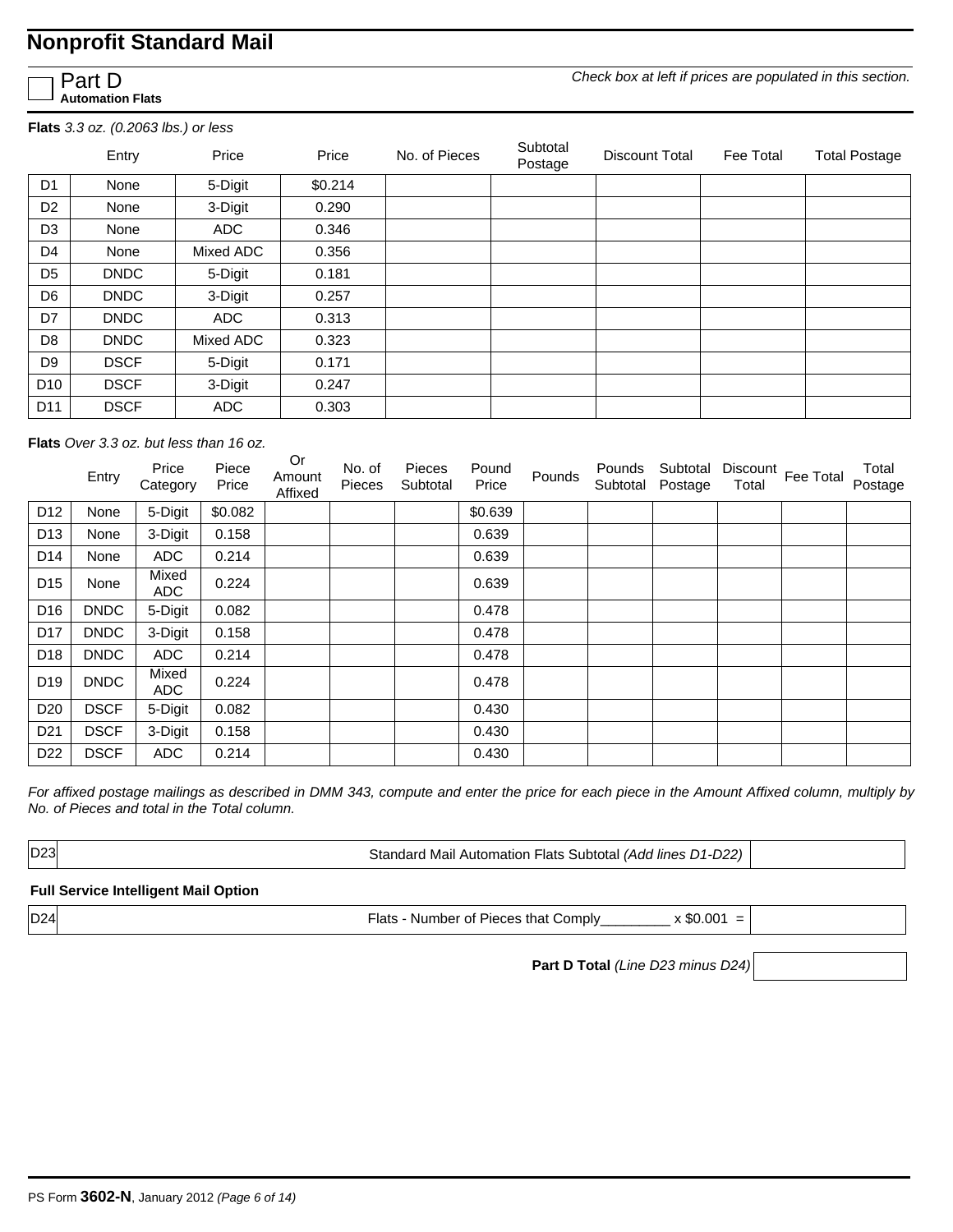*Check box at left if prices are populated in this section.*

Part E **Nonautomation Flats**

**Flats** *3.3 oz. (0.2063 lbs.) or less* 

|                 | Entry       | Price      | Price   | No. of Pieces | Subtotal<br>Postage | <b>Discount Total</b> | Fee Total | <b>Total Postage</b> |
|-----------------|-------------|------------|---------|---------------|---------------------|-----------------------|-----------|----------------------|
| E <sub>1</sub>  | None        | 5-Digit    | \$0.251 |               |                     |                       |           |                      |
| E <sub>2</sub>  | None        | 3-Digit    | 0.332   |               |                     |                       |           |                      |
| E <sub>3</sub>  | None        | ADC        | 0.380   |               |                     |                       |           |                      |
| E4              | None        | Mixed ADC  | 0.413   |               |                     |                       |           |                      |
| E <sub>5</sub>  | <b>DNDC</b> | 5-Digit    | 0.218   |               |                     |                       |           |                      |
| E <sub>6</sub>  | <b>DNDC</b> | 3-Digit    | 0.299   |               |                     |                       |           |                      |
| E7              | <b>DNDC</b> | <b>ADC</b> | 0.347   |               |                     |                       |           |                      |
| E <sub>8</sub>  | <b>DNDC</b> | Mixed ADC  | 0.380   |               |                     |                       |           |                      |
| E9              | <b>DSCF</b> | 5-Digit    | 0.208   |               |                     |                       |           |                      |
| E <sub>10</sub> | <b>DSCF</b> | 3-Digit    | 0.289   |               |                     |                       |           |                      |
| E <sub>11</sub> | <b>DSCF</b> | <b>ADC</b> | 0.337   |               |                     |                       |           |                      |

**Flats** *Over 3.3 oz. but less than 16 oz.* 

|                 | Entry       | Price<br>Category | Piece<br>Price | Or<br>Amount<br>Affixed | No. of<br>Pieces | Pieces<br>Subtotal | Pound<br>Price | Pounds | Pounds<br>Subtotal | Subtotal<br>Postage | Total | Discount Fee Total | Total<br>Postage |
|-----------------|-------------|-------------------|----------------|-------------------------|------------------|--------------------|----------------|--------|--------------------|---------------------|-------|--------------------|------------------|
| E12             | None        | 5-Digit           | \$0.119        |                         |                  |                    | \$0.639        |        |                    |                     |       |                    |                  |
| E <sub>13</sub> | None        | 3-Digit           | 0.200          |                         |                  |                    | 0.639          |        |                    |                     |       |                    |                  |
| E14             | None        | <b>ADC</b>        | 0.248          |                         |                  |                    | 0.639          |        |                    |                     |       |                    |                  |
| E <sub>15</sub> | None        | Mixed<br>ADC      | 0.281          |                         |                  |                    | 0.639          |        |                    |                     |       |                    |                  |
| E16             | <b>DNDC</b> | 5-Digit           | 0.119          |                         |                  |                    | 0.478          |        |                    |                     |       |                    |                  |
| E17             | <b>DNDC</b> | 3-Digit           | 0.200          |                         |                  |                    | 0.478          |        |                    |                     |       |                    |                  |
| E18             | <b>DNDC</b> | <b>ADC</b>        | 0.248          |                         |                  |                    | 0.478          |        |                    |                     |       |                    |                  |
| E19             | <b>DNDC</b> | Mixed<br>ADC      | 0.281          |                         |                  |                    | 0.478          |        |                    |                     |       |                    |                  |
| E20             | <b>DSCF</b> | 5-Digit           | 0.119          |                         |                  |                    | 0.430          |        |                    |                     |       |                    |                  |
| E21             | <b>DSCF</b> | 3-Digit           | 0.200          |                         |                  |                    | 0.430          |        |                    |                     |       |                    |                  |
| E22             | <b>DSCF</b> | <b>ADC</b>        | 0.248          |                         |                  |                    | 0.430          |        |                    |                     |       |                    |                  |

*For affixed postage mailings as described in DMM 343, compute and enter the price for each piece in the Amount Affixed column, multiply by No. of Pieces and total in the Total column.* 

**Part E Total** *(Add lines E1-E22)*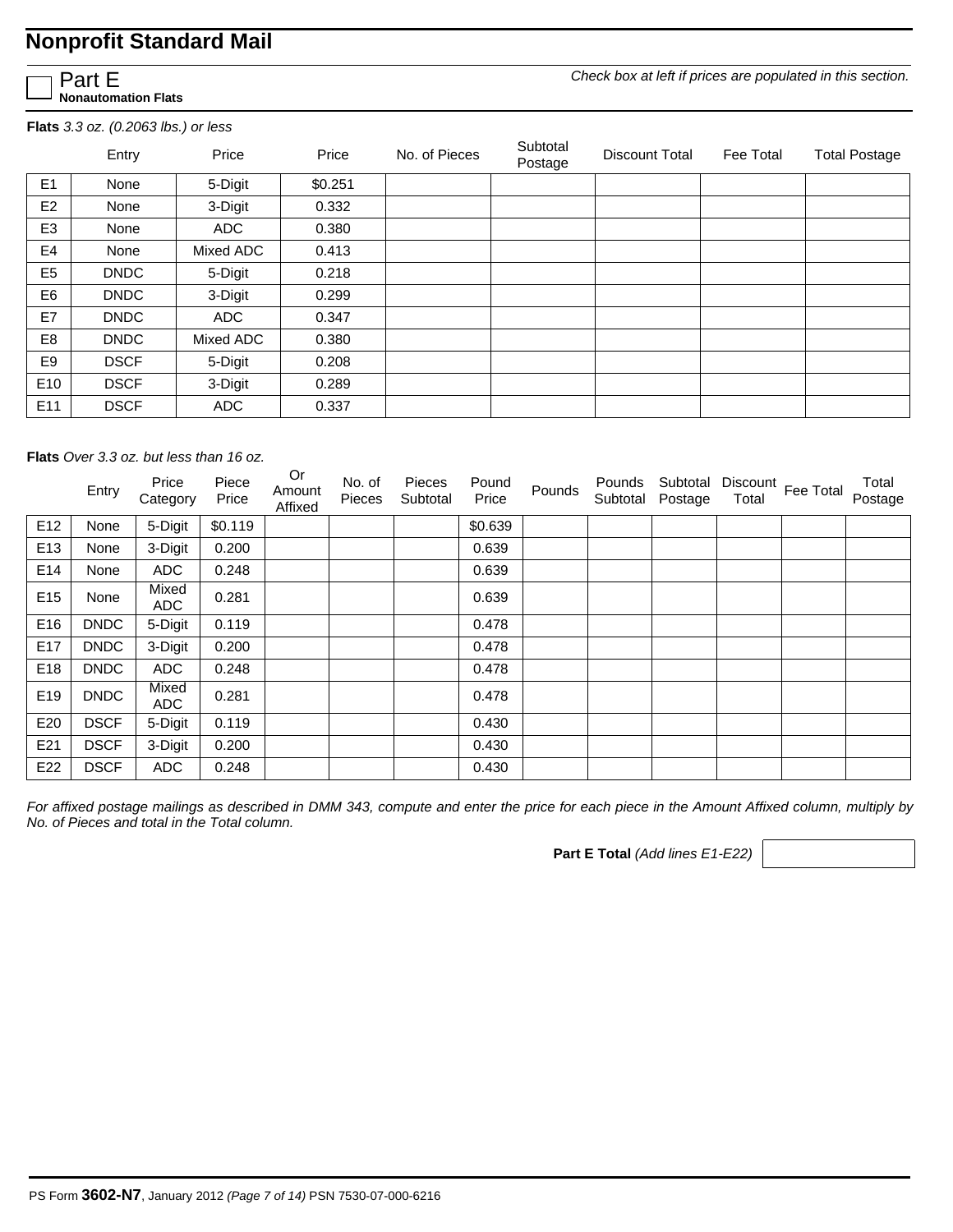Part F **Carrier Route Flats**

**Flats** *3.3 oz. (0.2063 lbs.) or less* 

|                 | Entry       | <b>Price Category</b>    | Price   | No. of Pieces | Subtotal<br>Postage | Discount Total | Fee Total | <b>Total Postage</b> |
|-----------------|-------------|--------------------------|---------|---------------|---------------------|----------------|-----------|----------------------|
| F1              | None        | Saturation*              | \$0.122 |               |                     |                |           |                      |
| F <sub>2</sub>  | None        | <b>High Density</b>      | 0.149   |               |                     |                |           |                      |
| F <sub>3</sub>  | None        | Basic                    | 0.194   |               |                     |                |           |                      |
| F4              | <b>DNDC</b> | Saturation*              | 0.089   |               |                     |                |           |                      |
| F <sub>5</sub>  | <b>DNDC</b> | <b>High Density</b>      | 0.116   |               |                     |                |           |                      |
| F6              | <b>DNDC</b> | Basic                    | 0.161   |               |                     |                |           |                      |
| F7              | <b>DSCF</b> | Saturation*              | 0.079   |               |                     |                |           |                      |
| F <sub>8</sub>  | <b>DSCF</b> | <b>High Density</b>      | 0.106   |               |                     |                |           |                      |
| F <sub>9</sub>  | <b>DSCF</b> | Basic                    | 0.151   |               |                     |                |           |                      |
| F <sub>10</sub> | <b>DDU</b>  | Saturation*              | 0.070   |               |                     |                |           |                      |
| F <sub>11</sub> | <b>DDU</b>  | <b>High Density</b>      | 0.097   |               |                     |                |           |                      |
| F12             | <b>DDU</b>  | Basic                    | 0.142   |               |                     |                |           |                      |
| F <sub>13</sub> |             | Detached Address Label   | 0.030   |               |                     |                |           |                      |
| F14             |             | Detached Marketing Label | 0.030   |               |                     |                |           |                      |

#### **Flats with Simplified Addressing\*** *3.3 oz. (0.2063 lbs.) or less*

|                 | Entry                              | Price   | No. of Pieces | <b>Subtotal Postage</b> | <b>Discount Total</b> | Fee Total | <b>Total Postage</b> |
|-----------------|------------------------------------|---------|---------------|-------------------------|-----------------------|-----------|----------------------|
| F <sub>15</sub> | None                               | \$0.122 |               |                         |                       |           |                      |
| F <sub>16</sub> | <b>DNDC</b>                        | 0.089   |               |                         |                       |           |                      |
| F <sub>17</sub> | <b>DSCF</b>                        | 0.079   |               |                         |                       |           |                      |
| F <sub>18</sub> | <b>DDU</b>                         | 0.070   |               |                         |                       |           |                      |
| F <sub>19</sub> | Detached Address<br>Label          | 0.030   |               |                         |                       |           |                      |
| F <sub>20</sub> | Detached<br><b>Marketing Label</b> | 0.030   |               |                         |                       |           |                      |

**Part F continued on next page**

*Check box at left if prices are populated in this section.*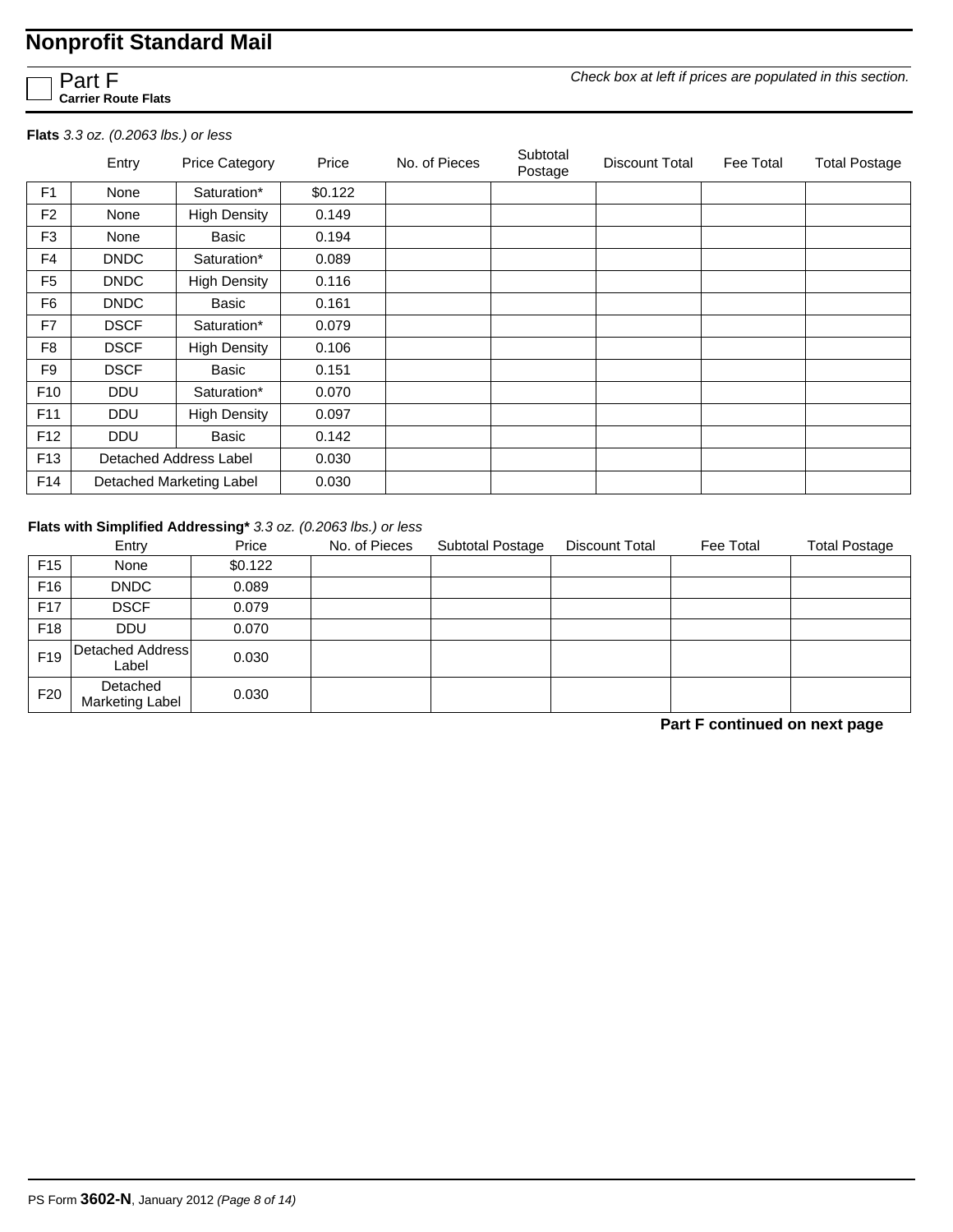|  | <b>J</b> Part F - Continued<br>Carrier Route Flats |
|--|----------------------------------------------------|
|  |                                                    |

*Check box at left if prices are populated in this section.*

**Flats** *Over 3.3 oz. but less than 16 oz.*

|                 | Entry       | Price<br>Category                | Piece<br>Price | Or<br>Amount<br>Affixed | No. of<br>Pieces | Pieces<br>Subtotal | Pound<br>Price | Pounds | Pounds<br>Subtotal | Subtotal<br>Postage | Discount<br>Total | Fee<br>Total | Total<br>Postage |
|-----------------|-------------|----------------------------------|----------------|-------------------------|------------------|--------------------|----------------|--------|--------------------|---------------------|-------------------|--------------|------------------|
| F <sub>21</sub> | None        | Saturation*                      | \$0.031        |                         |                  |                    | \$0.439        |        |                    |                     |                   |              |                  |
| F <sub>22</sub> | None        | High<br>Density                  | 0.058          |                         |                  |                    | 0.439          |        |                    |                     |                   |              |                  |
| F <sub>23</sub> | None        | Basic                            | 0.085          |                         |                  |                    | 0.530          |        |                    |                     |                   |              |                  |
| F <sub>24</sub> | <b>DNDC</b> | Saturation*                      | 0.031          |                         |                  |                    | 0.278          |        |                    |                     |                   |              |                  |
| F <sub>25</sub> | <b>DNDC</b> | High<br>Density                  | 0.058          |                         |                  |                    | 0.278          |        |                    |                     |                   |              |                  |
| F <sub>26</sub> | <b>DNDC</b> | Basic                            | 0.085          |                         |                  |                    | 0.369          |        |                    |                     |                   |              |                  |
| F <sub>27</sub> | <b>DSCF</b> | Saturation*                      | 0.031          |                         |                  |                    | 0.230          |        |                    |                     |                   |              |                  |
| F <sub>28</sub> | <b>DSCF</b> | High<br>Density                  | 0.058          |                         |                  |                    | 0.230          |        |                    |                     |                   |              |                  |
| F <sub>29</sub> | <b>DSCF</b> | Basic                            | 0.085          |                         |                  |                    | 0.321          |        |                    |                     |                   |              |                  |
| F30             | DDU         | Saturation*                      | 0.031          |                         |                  |                    | 0.187          |        |                    |                     |                   |              |                  |
| F31             | DDU         | <b>High</b><br>Density           | 0.058          |                         |                  |                    | 0.187          |        |                    |                     |                   |              |                  |
| F32             | DDU         | Basic                            | 0.085          |                         |                  |                    | 0.278          |        |                    |                     |                   |              |                  |
| F33             |             | <b>Detached Address</b><br>Label | 0.030          |                         |                  |                    |                |        |                    |                     |                   |              |                  |
| F34             |             | Detached Marketing<br>Label      | 0.030          |                         |                  |                    |                |        |                    |                     |                   |              |                  |

#### **Flats with Simplified Addressing\*** *Over 3.3 oz. but less than 16 oz.*

|     | Entry                          | Piece<br>Price | Or Amount<br>Affixed | No. of<br>Pieces | <b>Pieces</b><br>Subtotal | Pound<br>Price | Pounds | Pounds<br>Subtotal | Subtotal<br>Postage | Discount<br>Total | Fee Total | Total<br>Postage |
|-----|--------------------------------|----------------|----------------------|------------------|---------------------------|----------------|--------|--------------------|---------------------|-------------------|-----------|------------------|
| F35 | None                           | \$0.031        |                      |                  |                           | \$0.439        |        |                    |                     |                   |           |                  |
| F36 | <b>DNDC</b>                    | 0.031          |                      |                  |                           | 0.278          |        |                    |                     |                   |           |                  |
| F37 | <b>DSCF</b>                    | 0.031          |                      |                  |                           | 0.230          |        |                    |                     |                   |           |                  |
| F38 | <b>DDU</b>                     | 0.031          |                      |                  |                           | 0.187          |        |                    |                     |                   |           |                  |
| F39 | Detached<br>Address<br>Label   | 0.030          |                      |                  |                           |                |        |                    |                     |                   |           |                  |
| F40 | Detached<br>Marketing<br>Label | 0.030          |                      |                  |                           |                |        |                    |                     |                   |           |                  |

*For affixed postage mailings as described in DMM 343, compute and enter the price for each piece in the Amount Affixed column, multiply by No. of Pieces and total in the Total column.*

F41 Standard Mail Carrier Route Flats Subtotal *(Add lines F1-F40)*

#### **Full Service Intelligent Mail Option**

 $|F42|$  x \$0.001 =

**Part F Total** *(Line F41 minus F42)* \* Full Service Intelligent Mail Option Not Available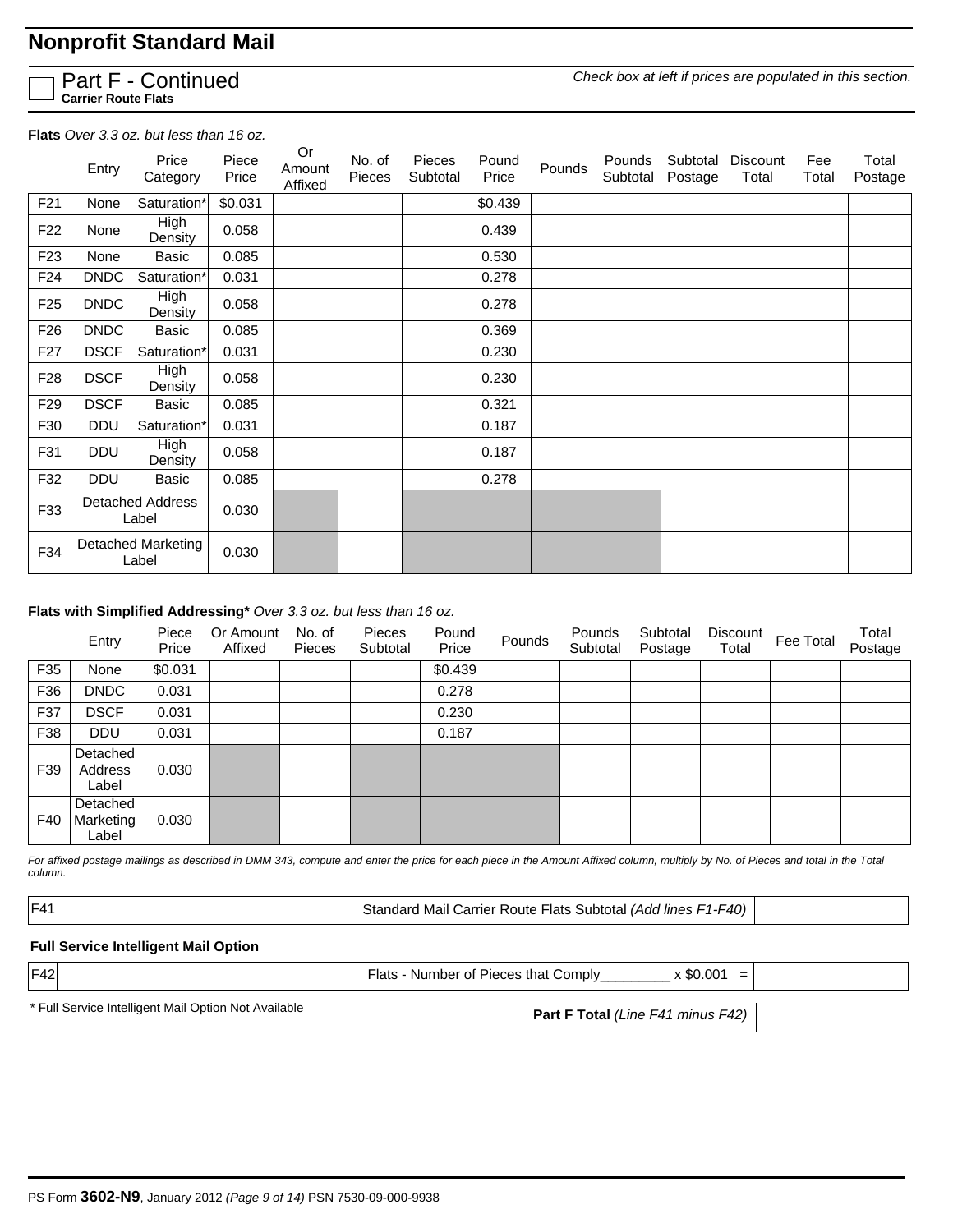## **Nonprofit Standard Mail - Marketing Parcels**

Part G **Marketing Parcels**

*Check box at left if prices are populated in this section.*

**Presorted** *3.3 oz. (0.2063 lbs.) or less* 

|                | Entry       | <b>Price Category</b> | Price   | No. of Pieces | Subtotal<br>Postage | Discount Total | Fee Total | <b>Total Postage</b> |
|----------------|-------------|-----------------------|---------|---------------|---------------------|----------------|-----------|----------------------|
| G <sub>1</sub> | None        | NDC                   | \$0.964 |               |                     |                |           |                      |
| G <sub>2</sub> | None        | Mixed NDC             | 1.340   |               |                     |                |           |                      |
| G <sub>3</sub> | <b>DNDC</b> | 5-Digit               | 0.552   |               |                     |                |           |                      |
| G <sub>4</sub> | <b>DNDC</b> | <b>SCF</b>            | 0.574   |               |                     |                |           |                      |
| G <sub>5</sub> | <b>DNDC</b> | NDC                   | 0.918   |               |                     |                |           |                      |
| G <sub>6</sub> | <b>DSCF</b> | 5-Digit               | 0.503   |               |                     |                |           |                      |
| G7             | <b>DSCF</b> | <b>SCF</b>            | 0.525   |               |                     |                |           |                      |
| G8             | <b>DDU</b>  | 5-Digit               | 0.466   |               |                     |                |           |                      |
| G9             |             | Nonbarcoded Surcharge | 0.064   |               |                     |                |           |                      |

**Presorted** *Over 3.3 oz. but less than 16 oz.* 

|     | Entry       | Price<br>Category        | Piece<br>Price | Or<br>Amount<br>Affixed | No. of<br>Pieces | Pieces<br>Subtotal | Pound<br>Price | Pounds | Pounds<br>Subtotal | Subtotal<br>Postage | Total | Discount Fee Total | Total<br>Postage |
|-----|-------------|--------------------------|----------------|-------------------------|------------------|--------------------|----------------|--------|--------------------|---------------------|-------|--------------------|------------------|
| G10 | None        | NDC                      | \$0.773        |                         |                  |                    | \$0.928        |        |                    |                     |       |                    |                  |
| G11 | None        | Mixed<br>NDC             | 1.149          |                         |                  |                    | 0.928          |        |                    |                     |       |                    |                  |
| G12 | <b>DNDC</b> | 5-Digit                  | 0.407          |                         |                  |                    | 0.704          |        |                    |                     |       |                    |                  |
| G13 | <b>DNDC</b> | <b>SCF</b>               | 0.429          |                         |                  |                    | 0.704          |        |                    |                     |       |                    |                  |
| G14 | <b>DNDC</b> | NDC                      | 0.773          |                         |                  |                    | 0.704          |        |                    |                     |       |                    |                  |
| G15 | <b>DSCF</b> | 5-Digit                  | 0.407          |                         |                  |                    | 0.466          |        |                    |                     |       |                    |                  |
| G16 | <b>DSCF</b> | <b>SCF</b>               | 0.429          |                         |                  |                    | 0.466          |        |                    |                     |       |                    |                  |
| G17 | <b>DDU</b>  | 5-digit                  | 0.407          |                         |                  |                    | 0.287          |        |                    |                     |       |                    |                  |
| G18 |             | Nonbarcoded<br>Surcharge | 0.064          |                         |                  |                    |                |        |                    |                     |       |                    |                  |

*For affixed postage mailings as descbribed in DMM 443, compute and enter the price for each piece in the Amount Affixed column, multiply by No. of Pieces and total in the Total column.* 

**Part G Total** *(Add lines G1-G18)*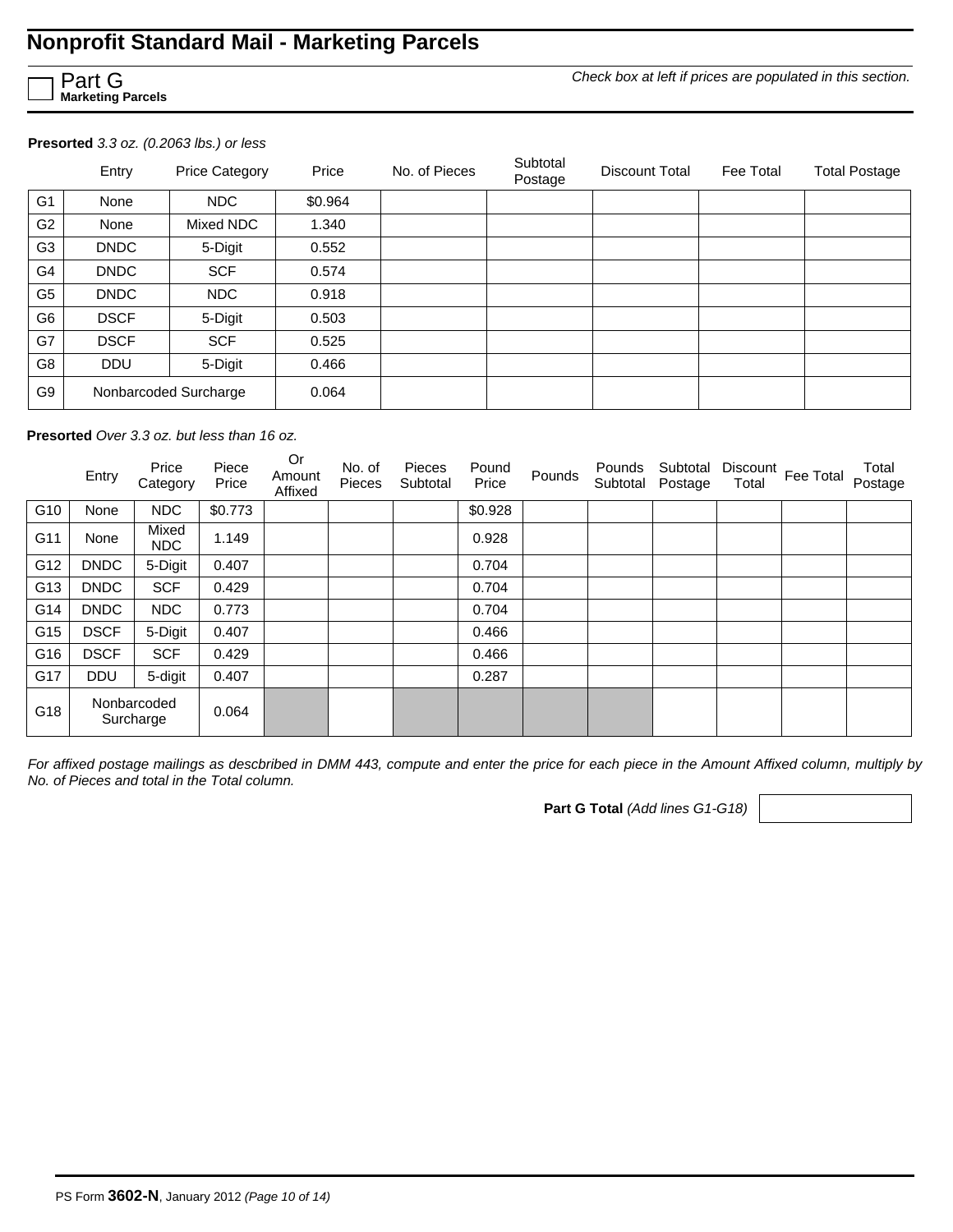### **Nonprofit Standard Mail - Marketing Parcels**

*Check box at left if prices are populated in this section.*

Part H **Carrier Route Parcels**

#### **Parcels** *3.3 oz. (0.2063 lbs.) or less*

|                 | Entry                  | Price<br>Category        | Price   | No. of Pieces | Subtotal<br>Postage | Discount Total | Fee Total | <b>Total Postage</b> |
|-----------------|------------------------|--------------------------|---------|---------------|---------------------|----------------|-----------|----------------------|
| H1              | None                   | Saturation               | \$0.344 |               |                     |                |           |                      |
| H2              | None                   | <b>High Density</b>      | 0.353   |               |                     |                |           |                      |
| H <sub>3</sub>  | None                   | Basic                    | 0.527   |               |                     |                |           |                      |
| H4              | DNDC                   | Saturation               | 0.298   |               |                     |                |           |                      |
| H <sub>5</sub>  | <b>DNDC</b>            | <b>High Density</b>      | 0.307   |               |                     |                |           |                      |
| H <sub>6</sub>  | <b>DNDC</b>            | Basic                    | 0.481   |               |                     |                |           |                      |
| H7              | <b>DSCF</b>            | Saturation               | 0.249   |               |                     |                |           |                      |
| H <sub>8</sub>  | <b>DSCF</b>            | <b>High Density</b>      | 0.258   |               |                     |                |           |                      |
| H9              | <b>DSCF</b>            | Basic                    | 0.432   |               |                     |                |           |                      |
| H <sub>10</sub> | <b>DDU</b>             | Saturation               | 0.212   |               |                     |                |           |                      |
| H11             | <b>DDU</b>             | <b>High Density</b>      | 0.221   |               |                     |                |           |                      |
| H <sub>12</sub> | <b>DDU</b>             | Basic                    | 0.395   |               |                     |                |           |                      |
| H <sub>13</sub> | Detached Address Label |                          |         |               |                     |                |           |                      |
| H <sub>14</sub> |                        | Detached Marketing Label |         |               |                     |                |           |                      |

#### **Parcels with Simplified Addressing** *3.3 oz. (0.2063 lbs.) or less*

|                 | Entry                     | Price   | No. of Pieces | <b>Subtotal Postage</b> | <b>Discount Total</b> | Fee Total | <b>Total Postage</b> |
|-----------------|---------------------------|---------|---------------|-------------------------|-----------------------|-----------|----------------------|
| H <sub>15</sub> | None                      | \$0.344 |               |                         |                       |           |                      |
| H <sub>16</sub> | <b>DNDC</b>               | 0.298   |               |                         |                       |           |                      |
| H <sub>17</sub> | <b>DSCF</b>               | 0.249   |               |                         |                       |           |                      |
| H <sub>18</sub> | <b>DDU</b>                | 0.212   |               |                         |                       |           |                      |
| H <sub>19</sub> | Detached Address<br>Label |         |               |                         |                       |           |                      |
| H <sub>20</sub> | Detached                  |         |               |                         |                       |           |                      |
|                 | <b>Marketing Label</b>    |         |               |                         |                       |           |                      |

#### **Part H continued on next page**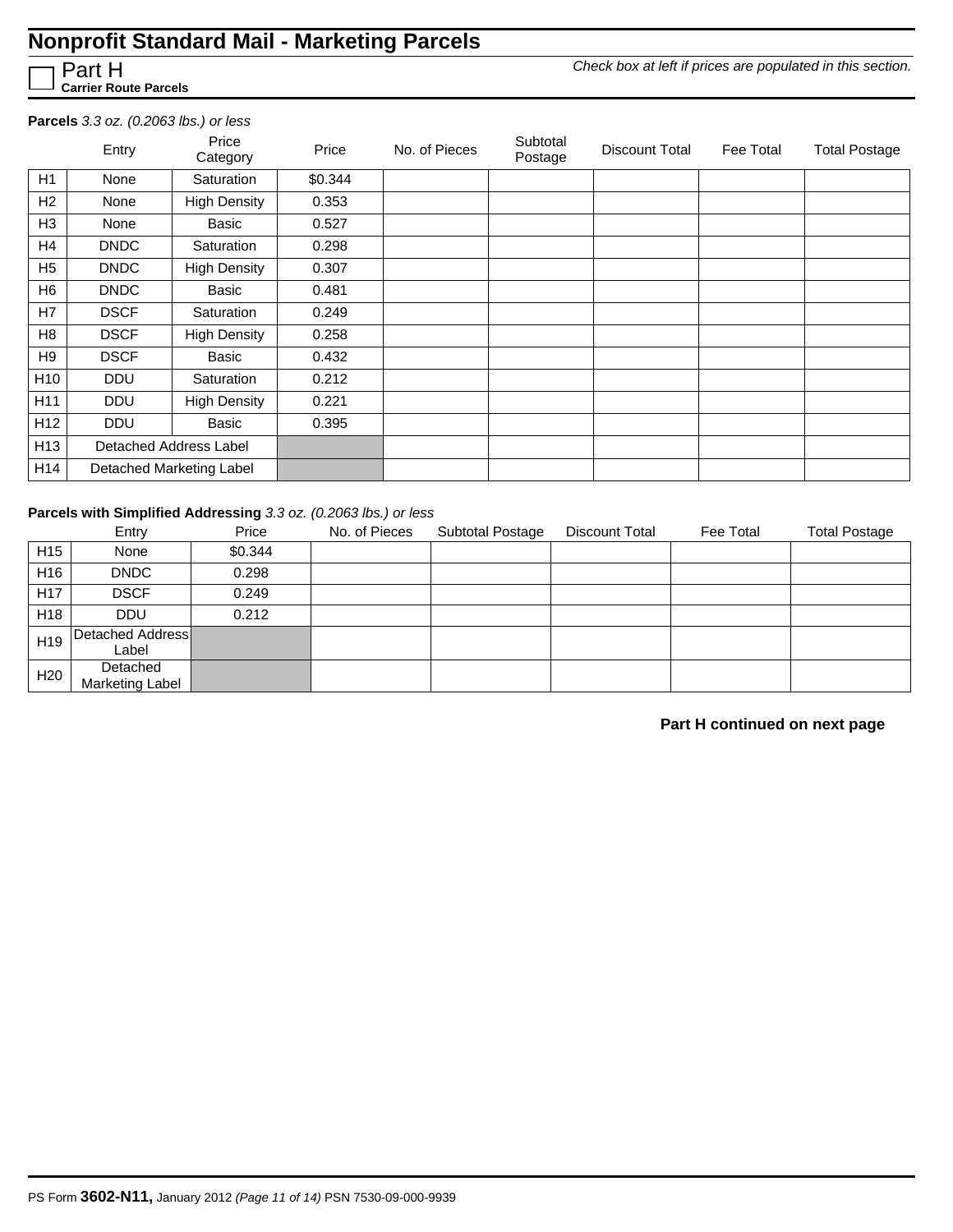## **Nonprofit Standard Mail - Marketing Parcels**

Part H - Continued **Carrier Route Parcels**

*Check box at left if prices are populated in this section.*

**Parcels** *Over 3.3 oz. but less than 16 oz.*

|                 | Entry       | Price<br>Category                | Piece<br>Price | Or<br>Amount<br>Affixed | No. of<br><b>Pieces</b> | Pieces<br>Subtotal | Pound<br>Price | Pounds | Pounds | Subtotal<br>Subtotal Postage | Total | Discount Fee Total | Total<br>Postage |
|-----------------|-------------|----------------------------------|----------------|-------------------------|-------------------------|--------------------|----------------|--------|--------|------------------------------|-------|--------------------|------------------|
| H <sub>21</sub> | None        | Saturation                       | \$0.211        |                         |                         |                    | \$0.646        |        |        |                              |       |                    |                  |
| H <sub>22</sub> | None        | High<br>Density                  | 0.220          |                         |                         |                    | 0.646          |        |        |                              |       |                    |                  |
| H <sub>23</sub> | None        | Basic                            | 0.383          |                         |                         |                    | 0.696          |        |        |                              |       |                    |                  |
| H <sub>24</sub> | <b>DNDC</b> | Saturation                       | 0.211          |                         |                         |                    | 0.422          |        |        |                              |       |                    |                  |
| H <sub>25</sub> | <b>DNDC</b> | <b>High</b><br>Density           | 0.220          |                         |                         |                    | 0.422          |        |        |                              |       |                    |                  |
| H <sub>26</sub> | <b>DNDC</b> | Basic                            | 0.383          |                         |                         |                    | 0.472          |        |        |                              |       |                    |                  |
| H <sub>27</sub> | <b>DSCF</b> | Saturation                       | 0.211          |                         |                         |                    | 0.184          |        |        |                              |       |                    |                  |
| H <sub>28</sub> | <b>DSCF</b> | High<br>Density                  | 0.220          |                         |                         |                    | 0.184          |        |        |                              |       |                    |                  |
| H <sub>29</sub> | <b>DSCF</b> | Basic                            | 0.383          |                         |                         |                    | 0.234          |        |        |                              |       |                    |                  |
| H30             | <b>DDU</b>  | Saturation                       | 0.211          |                         |                         |                    | 0.005          |        |        |                              |       |                    |                  |
| H31             | DDU         | <b>High</b><br>Density           | 0.220          |                         |                         |                    | 0.005          |        |        |                              |       |                    |                  |
| H32             | <b>DDU</b>  | Basic                            | 0.383          |                         |                         |                    | 0.055          |        |        |                              |       |                    |                  |
| H33             |             | <b>Detached Address</b><br>Label |                |                         |                         |                    |                |        |        |                              |       |                    |                  |
| H34             |             | Detached Marketing<br>Label      |                |                         |                         |                    |                |        |        |                              |       |                    |                  |

#### **Parcels with Simplified Addressing** *Over 3.3 oz. but less than 16 oz.*

|                 | Entry                          | Piece<br>Price | <b>Or</b><br>Amount<br>Affixed | No. of<br>Pieces | Pieces<br>Subtotal | Pound<br>Price | Pounds | Pounds<br>Subtotal | Subtotal<br>Postage | Discount<br>Total | Fee Total | Total<br>Postage |
|-----------------|--------------------------------|----------------|--------------------------------|------------------|--------------------|----------------|--------|--------------------|---------------------|-------------------|-----------|------------------|
| H <sub>35</sub> | None                           | \$0.211        |                                |                  |                    | \$0.646        |        |                    |                     |                   |           |                  |
| H36             | <b>DNDC</b>                    | 0.211          |                                |                  |                    | 0.422          |        |                    |                     |                   |           |                  |
| H37             | <b>DSCF</b>                    | 0.211          |                                |                  |                    | 0.184          |        |                    |                     |                   |           |                  |
| H38             | <b>DDU</b>                     | 0.211          |                                |                  |                    | 0.005          |        |                    |                     |                   |           |                  |
| H <sub>39</sub> | Detached<br>Address<br>Label   |                |                                |                  |                    |                |        |                    |                     |                   |           |                  |
| H40             | Detached<br>Marketing<br>Label |                |                                |                  |                    |                |        |                    |                     |                   |           |                  |

*For affixed postage mailings as described in DMM 443, compute and enter the price for each piece in the Amount Affixed column, multiply by No. of Pieces and total in the Total column.* 

**Part H Total** *(Add lines H1-H40)*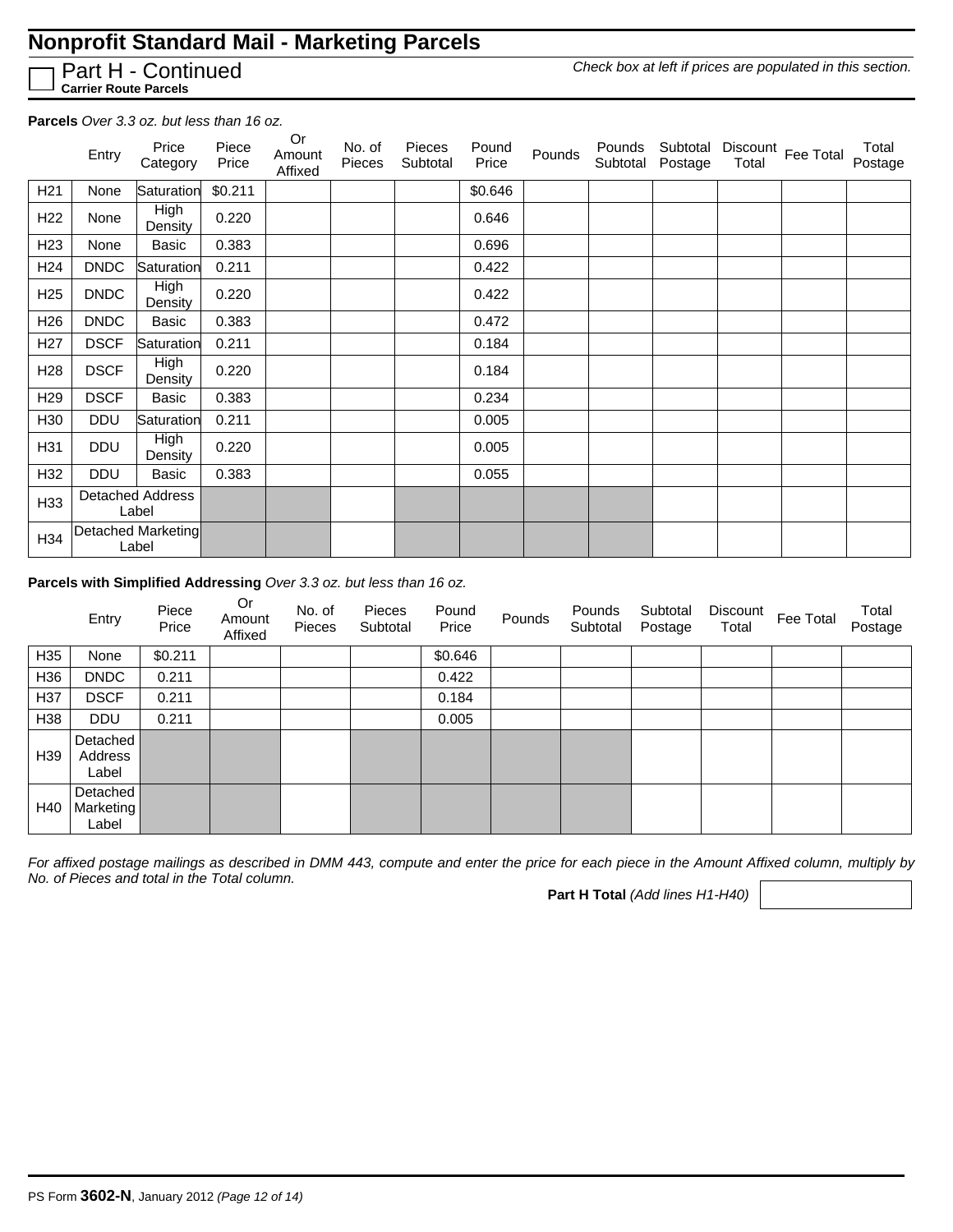### **Nonprofit Standard Mail - Parcels**

Part I

**Machinable Parcels**

*Check box at left if prices are populated in this section.*

**Parcels** *3.5 oz. or more but less than 16.oz.*

|               | Entry       | Price<br>Category        | Piece<br>Price | Or<br>Amount<br>Affixed | No. of<br><b>Pieces</b> | Pieces<br>Subtotal | Pound<br>Price | Pounds | Pounds<br>Subtotal | Subtotal<br>Postage | Discount<br>Total | Fee Total | Total<br>Postage |
|---------------|-------------|--------------------------|----------------|-------------------------|-------------------------|--------------------|----------------|--------|--------------------|---------------------|-------------------|-----------|------------------|
| 1             | None        | <b>NDC</b>               | \$0.794        |                         |                         |                    | \$0.940        |        |                    |                     |                   |           |                  |
| $ 2\rangle$   | None        | Mixed<br><b>NDC</b>      | 1.163          |                         |                         |                    | 0.940          |        |                    |                     |                   |           |                  |
| $\mathsf{I}3$ | <b>DNDC</b> | 5-Digit                  | 0.544          |                         |                         |                    | 0.716          |        |                    |                     |                   |           |                  |
| 4             | <b>DNDC</b> | NDC                      | 0.794          |                         |                         |                    | 0.716          |        |                    |                     |                   |           |                  |
| 15            | <b>DSCF</b> | 5-Digit                  | 0.544          |                         |                         |                    | 0.478          |        |                    |                     |                   |           |                  |
| 16            | <b>DDU</b>  | 5-Digit                  | 0.544          |                         |                         |                    | 0.299          |        |                    |                     |                   |           |                  |
| 17            |             | Nonbarcoded<br>Surcharge | 0.064          |                         |                         |                    |                |        |                    |                     |                   |           |                  |

*For affixed postage mailings as described in DMM 443, compute and enter the price for each piece in the Amount Affixed column, multiply by No. of Pieces and total in the Total column.* 

**Part I Total** *(Add lines I1-I7)*

**Irregular Parcels**

**Part J** *Check box at left if prices are populated in this section.* 

#### **Parcels** *3.3 oz. (0.2063 lbs.) or less*

|                | Entry       | <b>Price Category</b> | Price   | No. of Pieces | Subtotal<br>Postage | Discount Total | Fee Total | <b>Total Postage</b> |
|----------------|-------------|-----------------------|---------|---------------|---------------------|----------------|-----------|----------------------|
| J <sub>1</sub> | None        | NDC                   | \$1.107 |               |                     |                |           |                      |
| J <sub>2</sub> | None        | Mixed NDC             | 1.476   |               |                     |                |           |                      |
| J3             | <b>DNDC</b> | 5-Digit               | 0.692   |               |                     |                |           |                      |
| J <sub>4</sub> | <b>DNDC</b> | <b>SCF</b>            | 0.717   |               |                     |                |           |                      |
| J <sub>5</sub> | <b>DNDC</b> | NDC                   | 1.061   |               |                     |                |           |                      |
| J <sub>6</sub> | <b>DSCF</b> | 5-Digit               | 0.643   |               |                     |                |           |                      |
| J7             | <b>DSCF</b> | <b>SCF</b>            | 0.668   |               |                     |                |           |                      |
| J8             | <b>DDU</b>  | 5-Digit               | 0.606   |               |                     |                |           |                      |
| J9             |             | Nonbarcoded Surcharge | 0.064   |               |                     |                |           |                      |

**Parcels** *Over 3.3 oz. but less than 16 oz.*

|     | Entry       | Price<br>Category        | Piece<br>Price | Or<br>Amount<br>Affixed | No. of<br><b>Pieces</b> | Pieces<br>Subtotal | Pound<br>Price | Pounds | Pounds<br>Subtotal | Subtotal<br>Postage | Total | Discount Fee Total | Total<br>Postage |
|-----|-------------|--------------------------|----------------|-------------------------|-------------------------|--------------------|----------------|--------|--------------------|---------------------|-------|--------------------|------------------|
| J10 | None        | <b>NDC</b>               | \$0.913        |                         |                         |                    | \$0.940        |        |                    |                     |       |                    |                  |
| J11 | None        | Mixed<br>NDC.            | 1.282          |                         |                         |                    | 0.940          |        |                    |                     |       |                    |                  |
| J12 | <b>DNDC</b> | 5-Digit                  | 0.544          |                         |                         |                    | 0.716          |        |                    |                     |       |                    |                  |
| J13 | <b>DNDC</b> | <b>SCF</b>               | 0.569          |                         |                         |                    | 0.716          |        |                    |                     |       |                    |                  |
| J14 | <b>DNDC</b> | <b>NDC</b>               | 0.913          |                         |                         |                    | 0.716          |        |                    |                     |       |                    |                  |
| J15 | <b>DSCF</b> | 5-Digit                  | 0.544          |                         |                         |                    | 0.478          |        |                    |                     |       |                    |                  |
| J16 | <b>DSCF</b> | <b>SCF</b>               | 0.569          |                         |                         |                    | 0.478          |        |                    |                     |       |                    |                  |
| J17 | <b>DDU</b>  | 5-Digit                  | 0.544          |                         |                         |                    | 0.299          |        |                    |                     |       |                    |                  |
| J18 |             | Nonbarcoded<br>Surcharge | 0.064          |                         |                         |                    |                |        |                    |                     |       |                    |                  |

*For affixed postage mailings as described in DMM 443, compute and enter the price for each piece in the Amount Affixed column, multiply by No. of Pieces and total in the Total column.* 

**Part J Total** *(Add lines J1-J18)*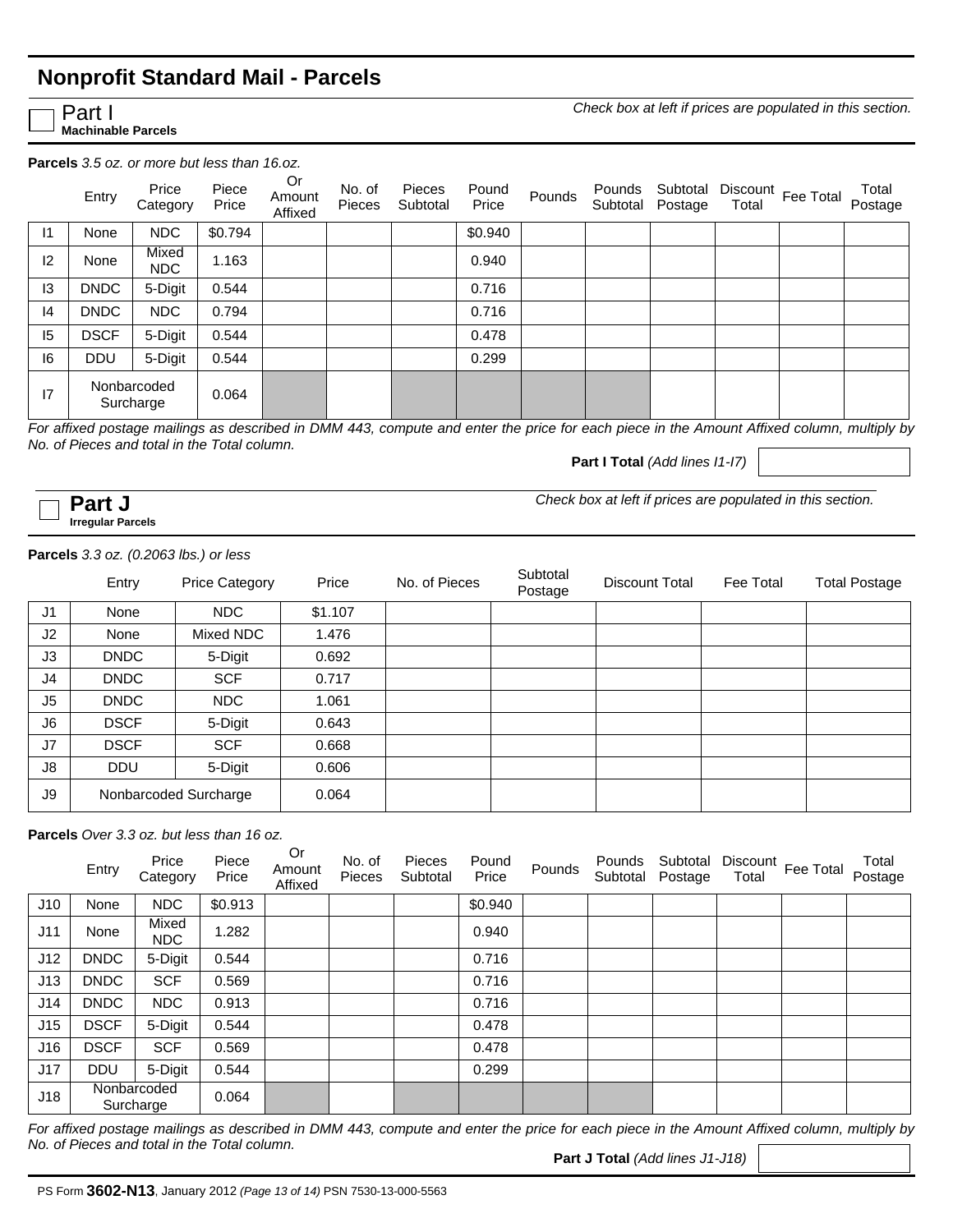|                                  | Part L<br><b>Customized MarketMail</b>                                                                                                      |         |                     | Check box at left if prices are populated in this section. |
|----------------------------------|---------------------------------------------------------------------------------------------------------------------------------------------|---------|---------------------|------------------------------------------------------------|
|                                  | Pieces 3.3 oz. (0.2063 lbs.) or less.                                                                                                       |         |                     |                                                            |
|                                  | Price                                                                                                                                       |         | No. of Pieces       | <b>Total Postage</b>                                       |
| L1                               | \$0.334                                                                                                                                     |         |                     |                                                            |
|                                  |                                                                                                                                             |         |                     |                                                            |
|                                  |                                                                                                                                             |         | <b>Part L Total</b> |                                                            |
|                                  | Part M<br><b>Repositionable Notes</b>                                                                                                       |         |                     | Check box at left if prices are populated in this section. |
|                                  | Price includes only charge for RPN, it does not include applicable postage charges. If using RPNs, all pieces in mailing must include RPNs. |         |                     |                                                            |
|                                  | <b>Price Category</b>                                                                                                                       | Price   | No. of Pieces       | <b>Total Postage</b>                                       |
| M1                               | Letters and Flats                                                                                                                           | \$0.015 |                     |                                                            |
|                                  |                                                                                                                                             |         | <b>Part M Total</b> |                                                            |
|                                  | <b>Extra Services and Fees</b>                                                                                                              |         |                     |                                                            |
|                                  | Part S<br><b>Extra Services and Fees</b>                                                                                                    |         |                     | Check box at left if prices are populated in this section. |
|                                  | Items mailed with Extra Services must meet the mailing standards for the extra service.                                                     |         |                     |                                                            |
|                                  |                                                                                                                                             | Fee     | No. of Pieces       | <b>Total Postage</b>                                       |
| S <sub>1</sub>                   |                                                                                                                                             |         |                     |                                                            |
| S <sub>2</sub>                   |                                                                                                                                             |         |                     |                                                            |
| S <sub>3</sub>                   |                                                                                                                                             |         |                     |                                                            |
| S <sub>4</sub><br>S <sub>5</sub> | Delivery Confirmation (electronic only)<br>Insurance (bulk only)                                                                            |         |                     |                                                            |
| S <sub>6</sub>                   |                                                                                                                                             |         |                     |                                                            |
| S7                               | <b>Restricted Delivery</b>                                                                                                                  | \$4.55  |                     |                                                            |
| S <sub>8</sub>                   |                                                                                                                                             |         |                     |                                                            |
| S <sub>9</sub>                   |                                                                                                                                             |         |                     |                                                            |
| S <sub>10</sub>                  | Return Receipt for Merchandise*                                                                                                             | 3.95    |                     |                                                            |
| <b>S11</b>                       |                                                                                                                                             |         |                     |                                                            |
| <b>S12</b>                       |                                                                                                                                             |         |                     |                                                            |
| <b>S13</b>                       |                                                                                                                                             |         |                     |                                                            |
| S17                              | Picture Permit Imprint                                                                                                                      |         |                     |                                                            |

\**parcels only*

**Part S Total** *(Add lines S1 - S17)*